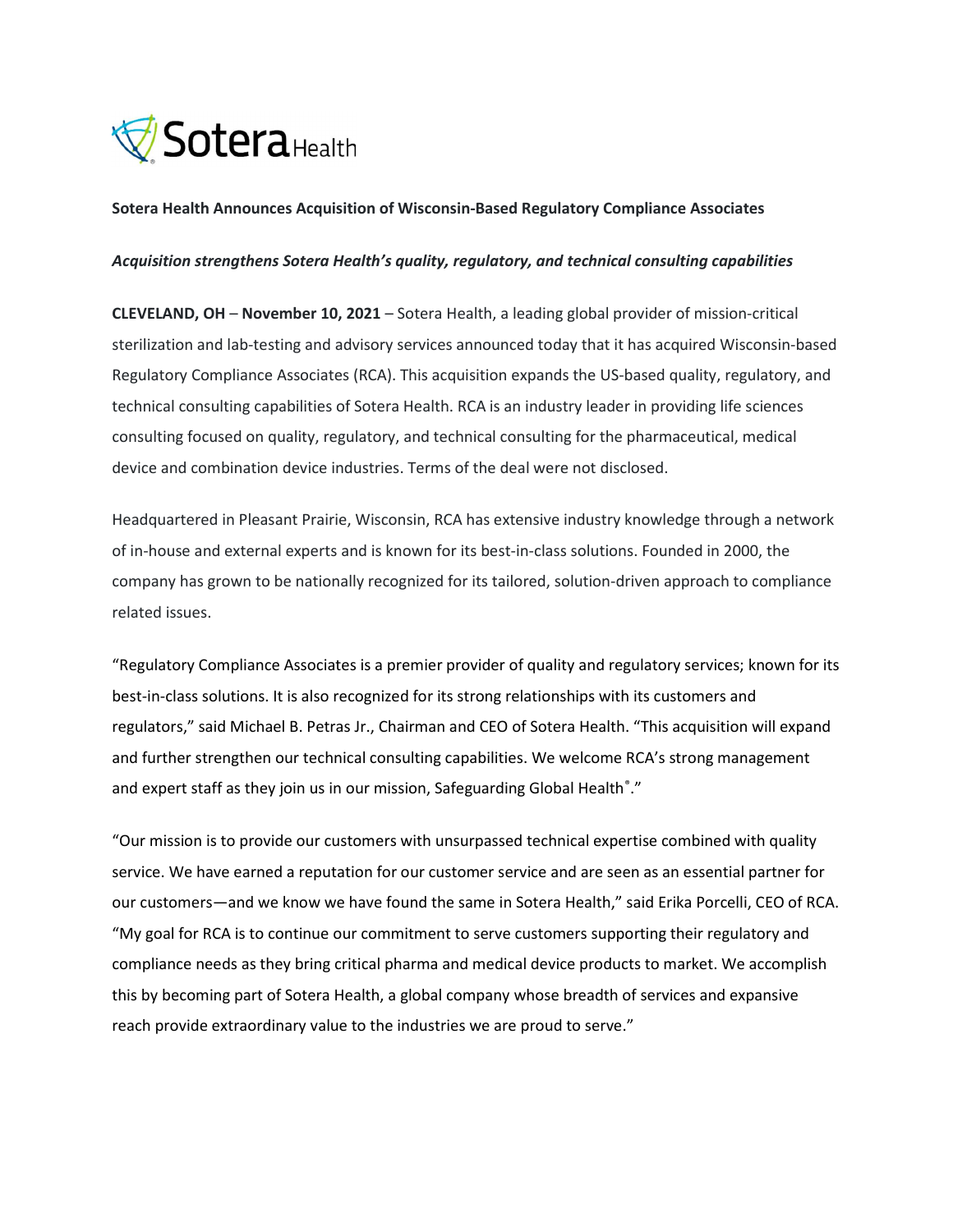Regulatory Compliance Associates' consulting capabilities will complement and enhance Sotera Health's existing strengths in technical consulting and expert advisory services. Regulatory Compliance Associates is ISO 9001 accredited.

###

#### About Sotera Health:

The name Sotera Health was inspired by Soteria, the Greek goddess of safety, and reflects the Company's unwavering commitment to its mission, Safeguarding Global Health®. Sotera Health Company is a leading global provider of mission-critical sterilization and lab testing and advisory services for the healthcare industry. With a combined tenure across our businesses of nearly 200 years and our industry-recognized scientific and technological expertise, we help to ensure the safety of millions of patients and healthcare practitioners around the world every year. Across our 64 facilities worldwide, we have over 3,000 employees who are dedicated to safety and quality. We are a trusted partner to more than 5,800 customers in over 50 countries, including more than 40 of the top 50 medical device companies and 8 of the top 10 global pharmaceutical companies.

Sotera Health goes to market through its three best-in-class businesses – Sterigenics®, Nordion® and Nelson Labs®. Sterigenics is a leading global provider of outsourced terminal sterilization and irradiation services for the medical device, pharmaceutical, food safety and advanced applications markets. Nordion is the leading global provider of Co-60 and gamma irradiators, which are key components to the gamma sterilization process. Nelson Labs is a global leader in outsourced microbiological and analytical chemistry testing and advisory services for the medical device and pharmaceutical industries. Learn more about Sotera Health at soterahealth.com.

### About Regulatory Compliance Associates

Regulatory Compliance Associates® Inc. (RCA), is a life sciences consultancy focused on quality, regulatory, and technical consulting headquartered in Pleasant Prairie, Wisconsin with offices in Colorado and Florida. RCA provides worldwide services for the resolution of compliance and regulatory challenges to the Pharmaceutical, Biologic & Biotechnology, Sterile Compounding, and Medical Device industries. We understand the complexities of running a life sciences business and possess areas of expertise that include every facet of R&D, operations, regulatory affairs, quality, and manufacturing. We are used to working on the front lines and thriving in the scrutiny of FDA and globally regulated